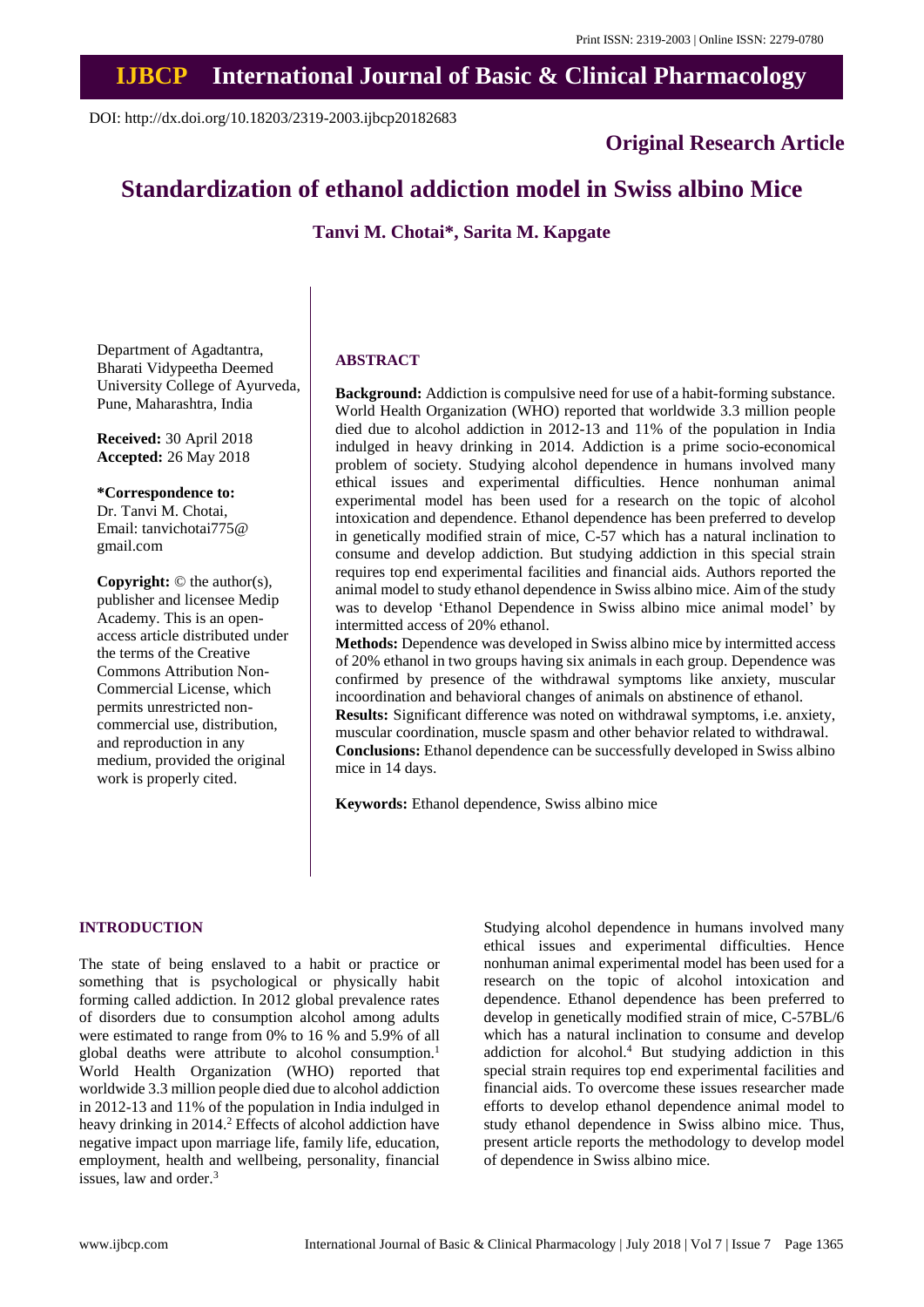There were 12 Swiss albino mice (Number of animals have been used minimum of 6 per group in the final experiments to derive statistically meaningful inference.) and 20% Ethanol. 5

# *Instruments6,7*

- Elevated plus maze (EPM)
- Rota rod Apparatus
- Acto-photometer

# **METHODS**

Swiss albino mice of 6-8 weeks (20-30gms) were subjected to training on Rota rod for three days. 12 animals which can complete the training on Rota rod without fall on 20 RPM were selected for the study. The animals were randomly allotted in two groups having six animals in each group.

All the animals were housed in metabolic cage and provided with *Ad libitum*. The animals of control group have access to water only whereas the animals of other group were provided with two bottles, one containing 20% ethanol and other contains water. The 20% ethanol was provided intermittently with the gap of 24 hours (every alternate day). Initially it was noted that the animals were reluctant to consume ethanol, may be due to the bitter taste of alcohol. To overcome this, sugar (3gm/100ml) was added to ethanol. To avoid experimental bias same amount of sugar was added to water provided to both the groups. With this modification the animals started consuming ethanol.

In the initial three days the animals were provided with continues access to ethanol without any abstinence to make them habituated with the ethanol consumption. In the later days of experiment schedule was maintained as intermittent access with 24 hrs abstinence till 14 days. Hence the alcohol was provided on Monday, Wednesday and Friday and the abstinence of alcohol was on Tuesday, Thursday Saturday and Sunday in the same week. Intermittent and daily alcohol and water intake was noted respectively. The confirmation of addiction was done with the withdrawal symptoms in the form of anxiety with EPM and muscular in coordination with Rota rod after 24 and 48 hrs from the abstinence of alcohol. The anxiety threshold of the animals was assessed on Day 0, 7 and 14 on EPM. The tremors due to withdrawal were assessed on muscular coordination on Rota rod with latency in fall of animals on Day 0, 7 and 14. Animals were subjected to Actophotometer to measure loco motor activity on Day 0, 7 and 14.

# **RESULTS**

## *Water and ethanol intake*

Recording of daily water intake readings revealed that, water intake was maintained in the animals of control group (DW-Distilled water), whereas decreased water intake.

Was noted in animals of ethanol groups. The water intake of ethanol group animals showed significant decrease as compared to control group Figure 1.



# **Figure 1: Water intake in DW and ethanol treated animals.**

The alcohol intake showed daily gradual increase, as shown in graph no-2 and the alcohol intake was significantly increased on day 14 as compared to Day 1 indicating increased tolerance for alcohol consumption. Figure 2.



# **Figure 2: Alcohol intake in negative control group.**

# *Elevated Plus Maze (EPM)*

Anxiety, an essential feature of withdrawal of ethanol has been assessed on the EPM. To assess anxiety developed in the animals due to ethanol withdrawal following criteria was used:

- Number of entries in open arm in 05 min.
- Number of entries in close arm in 05 min.
- Time Spend in open arms of EPM in 05 min.

### *Number of entries in open ARM*

It has been reported that under the influence of anxiety, the animals avoid entering the open arm and preferred to be in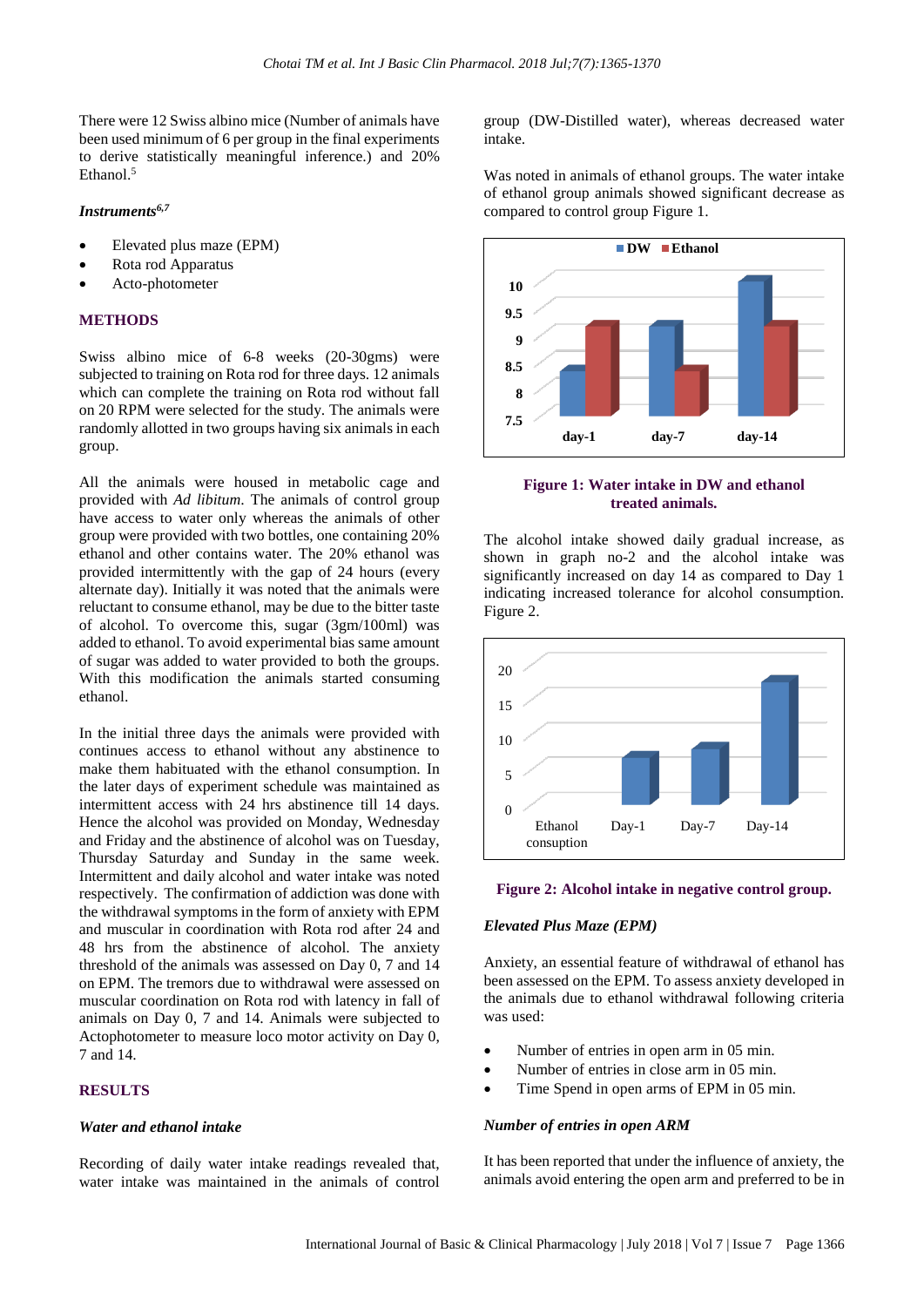closed arm with reduced movements. <sup>6</sup> Thus, crossing of open arm lines by anxious animals was expected to be less than normal animal. The assessment was done after 48 hrs. of abstinence of ethanol.

As shown in Table 1, number of entries of open arm in animals receiving only distilled water was comparable on the Day 7 and 14 and significant reduction was noted on Day 14 as compared to Day 0. However gradual decrease was observed in animals receiving ethanol. The decrease in crossing of arm line in ethanol group is significant on day 7 and 14 as well. Also significant difference in no of entries of open arm line was noted between DW and ethanol groups on day 7 and 14. \*P<0.05, \*\*\*P<0.001 as compared to day-0 using fried man's test, and  $\omega$  p<0.05, \*\*P<0.001 as compared to DW using Mann whitely test (Table 1).

#### **Table 1: Number of entries in open arm of EPM.**

| Group           | $\bf\mathbf{Day}\text{-}0$ | $\bf\bf\bm{\mathsf{D}}$ av-7 | $Day-14$           |
|-----------------|----------------------------|------------------------------|--------------------|
| DW<br>(Control) | $5.5(4-15)$ $4(0-13)$      |                              | $2.5(0-7)^*$       |
| Ethanol         | $13(1-20)$                 | $0(0-5)$ ***@                | 0<br>$(0-2)$ ***@@ |

## *Number of entries in close ARM*

In anxiety, rodents prefer to be in their natural habitat i.e. dark place of closed arm and avoid entering open arm. In the experiment, both the groups showed comparative decrease in no. of entries in open arm when compared with day 0 and day 14. But the decrease in entries of animals of DW treated group was non-significant on day 7and 14 as compared to baseline entries, however the decrease is significant in ethanol treated animals as compared to baseline no. of crossing in closed arm. Besides the no of entries by ethanol treated animals showed significant reduction as compared to DW treated animals. \*\*\*P<0.001 as compared to day-0 using fried man's test, and  $@p<0.05$  as compared to DW using Mann whitely test (Table 2).

#### **Table 2: Number of entries in close arm of EPM.**

| Group     | $\bf\bf\bm{\mathsf{Dav-0}}$ | $Day-7$          | $Day-14$       |
|-----------|-----------------------------|------------------|----------------|
| DW        | 12                          | $12(6-18)$       | $9(6-15)$      |
| (Control) | $(10-13)$                   |                  |                |
| Ethanol   | 11(7-19)                    | $7.5(2-13)$ ***@ | $6(1-11)$ ***@ |

## *Time spend in open arms of EPM*

As reported, the animals under the influence of anxiety as a result of ethanol withdrawal do not enter the open arm. Thus, reduction in time spend in open arm is a sign of development of anxiety. As shown in graph, time spent in open arm was not altered significantly on day 7 and 14 in DW group. Whereas, time spent in open arm was significantly decreased on day 7 and 14 in ethanol treated animals. This reduction in time spent is significant as well when compared with DW treated animals. \*\*\* p<0.001 as compared to day-0 using friedman's test and  $@@p<0.01$ ,  $@@@p<0.001$  as compared to DW using mann whithey test (Table 3).

## **Table 3: Time spend in open arms of EPM.**

| Group     | $\bf\mathbf{D}$ av-0 | $\bf\textbf{D}$ av-7 | $\bf\textbf{D}$ av-14 |
|-----------|----------------------|----------------------|-----------------------|
| DW        | 0.165                | 0.215                | 0.215                 |
| (Control) | $(0.1 - 3.04)$       | $(0.08 - 2.42)$      | $(0.08-1.15)$         |
| Ethanol   | 2.23                 | 0.01                 |                       |
|           | $(0-3.56)$           | $(0-0.5)$ @ @***     | $(0-0.15) @ @ @$      |

# *Assessment of muscular Inco-ordination and muscle spasms on rota rod*

### *Number of falls assessment*

With good muscular coordination animals can adopt the accelerated speed of rota rod and adjust them to walk on the accelerated rota rod without fall.

On rota rod almost, no falls were observed in DW treated animals on day 0, 7 and 14. While in ethanol treated group the no. of fall showed significantly increase on day 7 and 14 and the increase in fall on day 14 was significant as compared to DW group animals. \*\*\*P<0.001 as compared to day-0 using Friedman's test and  $@@@p<0.001$  as compared to DW (Table 4).

#### **Table 4: Number of falls assessment on rota rod.**

| Group           | $\bf\bf\bm{\mathsf{D}}$ av-0 | $\bf\mathbf{D}$ av-7 | $Day-14$      |
|-----------------|------------------------------|----------------------|---------------|
| DW<br>(Control) | $0(0-1)$                     | 0(0)                 | $0(0-1)$      |
| Ethanol         | $0(0-1)$                     | $2(0-4)$ ***         | 3 (0-6)***@@@ |

### *Assessment of loco motor activity on actophotometer*

In Actophotometer the movement of animals was counted by cutting of the horizontal light beams. Actophotometer readings revealed that both in control and ethanol treated groups; there was increase in activity on day 7 indicating hyperactivity of animals. The hyperactivity was statistically significant in ethanol treated group. In both groups, there was decrease in activity on day 14 that was statistically significant as compare to day-7. There was no difference observed between the groups. \*\*\*P<0.001 as compared to day-0 ##  $p<0.01$ , ###  $p<0.001$  as compared to using repeated measures annova (Table 5).

# **Table 5: Loco motor activity on Actophotometer.**

| Group           | Dav-0            | $\bf\text{D}$ ay-7     | Day-14              |
|-----------------|------------------|------------------------|---------------------|
| DW<br>(Control) | 53+48.83         | $552 + 56.46$          | $496.67 + 76.33$ ## |
| Ethanol         | $612.28 + 79.03$ | $659.58 \pm 74.96$ *** | 592.97+89.72###     |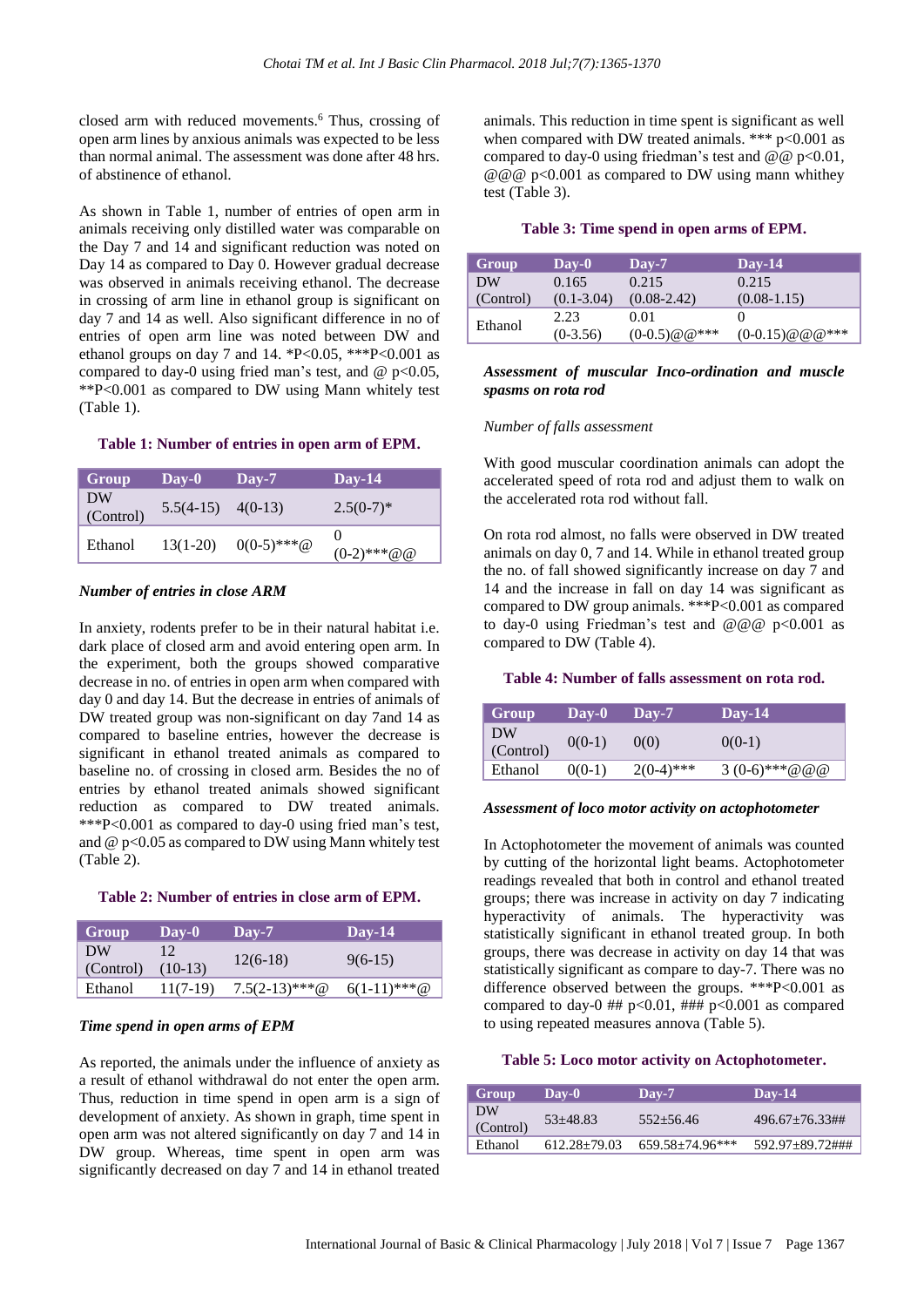## *General behavioral observation of animals*

In general, behavioral observation the animals of ethanol group seems to be inactive in cage and used to lie in one corner of cage with very minimum movements on teasing. Also the posture of animals was not healthy and skin showed blackish white appearance due to pilo erection. Whereas the animals of control group maintain their normal behavior, posture and hair pattern till end of the experiment. Figure 3 and Figure 4.



**Figure 3: Animal receiving DW.**



**Figure 4: Animal receiving ethanol.**

## **DISCUSSION**

Addiction is a brain disorder characterized by compulsive engagement in rewarding stimuli despite adverse consequences. Long-term ethanol misuse is associated with risk of addiction and physical problems like liver, cardiovascular disease, cancer, nervous system damage and Psychiatric problems such as depression, anxiety, and antisocial personality disorder.<sup>1</sup> The accepted cardinal symptoms of alcohol dependence in DSM-5 published by American Psychiatric Association(APA) are craving, anxiety, muscular incoordination, physical dependence and tolerance.<sup>8</sup>

Studying alcoholism in humans involved many ethical issues and experimental difficulties. Hence nonhuman experimental model have been used for a substantial portion of research on the topic of alcohol intoxication and dependence. Various animal models have been used to develop alcohol addiction in rodents.

Developing a model that induces animals to voluntarily consumption of high amounts of alcohol would be an appreciated tool for approximating human alcoholic-like drinking. This pattern can be achieved in models like continues free choice bottle model, intermitted free access and intermitted free access with chronic depravation models. Amongst all the above three models intermittent access seems to be a cardinal feature of many conditions that stimulate drinking large amounts of alcohol required to achieve high blood alcohol concentration to develop addiction and proves a better model to study addiction. Besides, it is also useful to study craving for the alcohol when provided after 24 hrs gap.

In present study free choice two bottle access was availed to mice where one bottle contains alcohol and other water. Advantage of free-choice drinking procedures is that preference of animal for alcohol or water and fluid volumes consumed by the mice can be accurately measured to assess tolerance for alcohol. Thus, it can be claimed that intermittent free access two bottle choice model is appropriate to study important parameters of addiction viz. carvings, preference and tolerance.

Studies on alcohol dependence were reported to be conducted by using C-57BL/6 mice. $9,10$  C-57 BL/6 is a common inbred strain of laboratory mouse. It is the most widely used "genetic background" for genetically modified strain having preference for alcohol consumption hence widely used to study addiction. But the strain is delicate to maintain, expensive and requires special environmental conditions and infrastructure whereas, Swiss albino mice is less expensive and also easily available and no need for special care and infrastructure. Hence in present study Swiss albino mice were used to develop model for addiction study.

Craving for substance, anxiety, muscular inco-ordination and tolerance are the known parameters of dependence.<sup>11</sup> In the present study tolerance for alcohol was assessed by recording daily intake of alcohol. Elevated plus Maze (EPM) was used to assess anxiety, Rota rod for muscular coordination and photo-acto meter for locomotors activity.

Tolerance, preference and cravings were confirm by daily observation and daily reading was taken. Water intake of control group animals was increased as per body weight of animals but negative control group animals have not shown any increase in water intake as per body weight. They showed 3 times increase in alcohol intake on day-14 than day-1. It showed that they preferred alcohol rather than water and also tolerance was increased.

Anxiety may be tested in mice by recording time spent in the open arm of an elevated plus maze*.* It has been reported that under the influence of anxiety, the animals avoid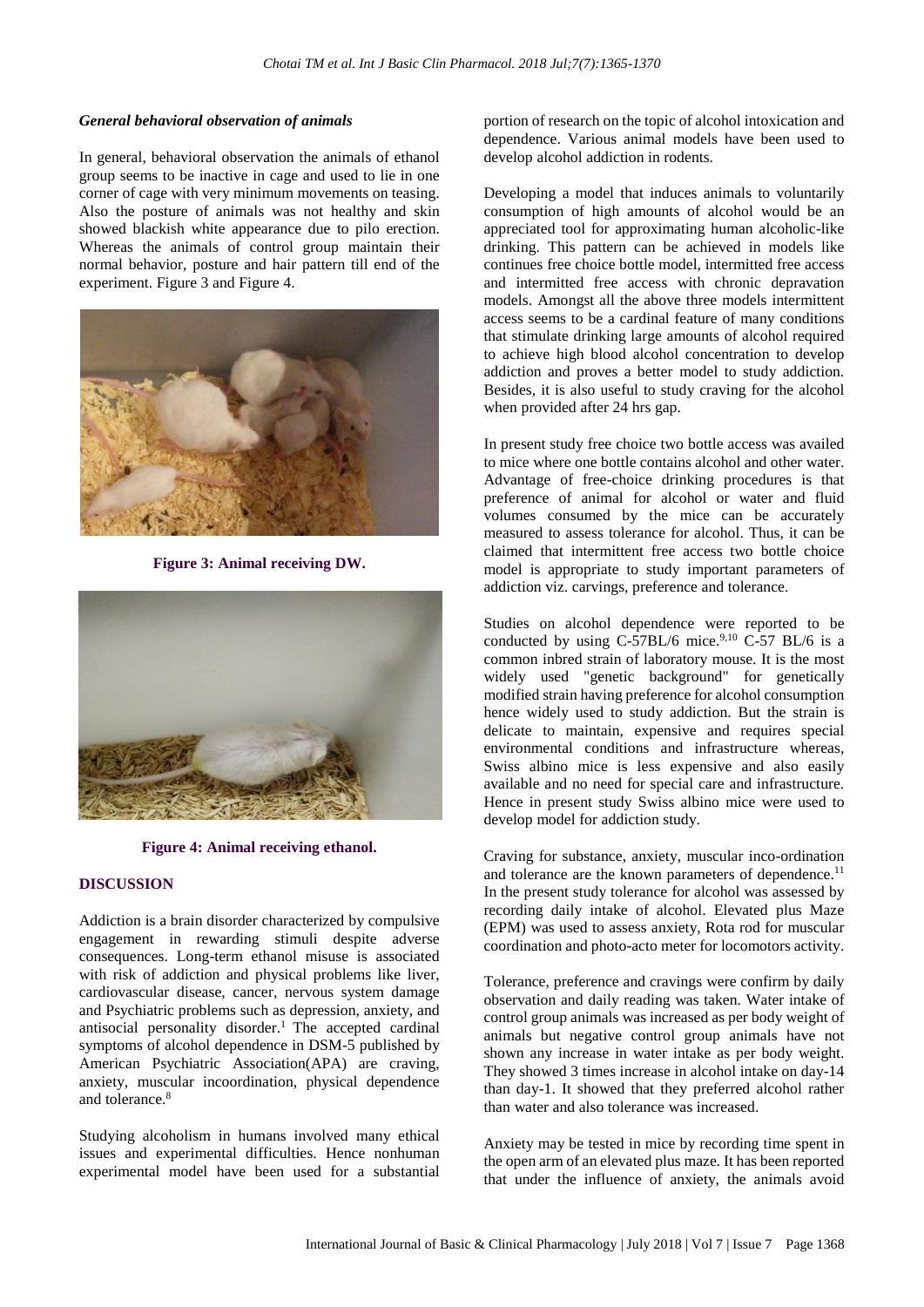entering the open arm and preferred to be in closed arm with reduced movements. Spending less time in the open arms of the maze indicate greater anxiety‐like behavior. Thus, entry in open arm by anxious animals reported to be less than normal animal. The severity of anxiety as a withdrawal symptom, is maximum after 48 hrs. of abstinence of ethanol.<sup>11</sup> Hence, the anxiety threshold was assessed after 48hrs.

It was noted that number of entries in open arm by animals receiving only distilled water was comparable on the Day 7 and 14 and significant reduction in entries in open arm was noted on Day 14 as compared to Day 0. However gradual decrease was observed in animals receiving ethanol. The decrease in open arm entries in ethanol treated group is significant on day 7 and 14 as well. Also significant difference in No. of entries of open arm was noted between DW and ethanol groups on day 7 and 14. In anxiety, rodents prefer to be in their natural habitat i.e. dark place of closed arm and avoid entering open arm. In the experiment, both the groups showed comparative decrease in no. of entries in open arm. But the decrease in entries of animals of DW treated group was non-significant, however the decrease is significant in ethanol treated animals in closed arm. The non-significant decrease in movements of DW group animals may be due to the isolation of animals in metabolic cages. As rodents are social animals and normally kept in group of 4-6 animals in a cage, isolation of animals may have developed anxiety in the animals. Whereas the significant decrease in open arm entries of ethanol group animals was merely due to the effect of withdrawal.

The time spent in open arm was not altered significantly in DW group. Whereas, time spent in open arm was significantly decreased in ethanol treated animals. As reported, the animals under the influence of anxiety as a result of ethanol withdrawal avoid to spent time in open arm.<sup>6</sup> Thus reduction in time spend in open arm by ethanol treated mice is a sign of development of anxiety. This finding also supports the development of anxiety in the animals. In ethanol withdrawal symptoms tremor is the very important sign, may be assess with movement of animal on Rota rod. $11$  With good muscular coordination animals can adopt the accelerated speed of Rota rod and adjust to walk on the accelerated speed of Rota rod without fall. On Rota rod no falls were observed in DW treated animals whereas in ethanol treated group the number of fall showed significant increase on day 15. The findings on the rota rod indicate the muscular incoordination due to the tremors as a result of ethanol withdrawal hence evident of development of ethanol dependence in mice.

In actophotometer the movement of animals was counted by cutting of the horizontal light beams. Actophotometer readings revealed that both in control and ethanol treated animals; there was increase in activity on day 7 whereas decrease was observed on day 14. The readings did not reveal any inference regarding assessment of dependence in animals. Hence it can be concluded that Actophotometer is not useful to confirm dependence.

Behavioral observation like inactiveness of animals in cage with very minimum movements on teasing also confirms the depression due to ethanol dependence.

## **CONCLUSION**

The research study can be concluded as Ethanol dependence can be successfully developed in Swiss albino mice in 14 days**.**

*Funding: No funding sources Conflict of interest: None declared Ethical approval: Not required*

## **REFERENCES**

- 1. World Health Organization. Global status report on alcohol and health, 2014: XIV ed. Available at: https://books.google.co.in/books?hl=en&lr=&id=Hb QXDAAAQBAJ&oi=fnd&pg=PR2&dq=World+Hea lth+Organization.+Global+status+report+on+alcohol +and+health,+2014:+XIV&ots=PbpEHkQ0zI&sig=U tNWKCmir9l7EUtOXMrPvzbm\_Mg#v=onepage&q =World%20Health%20Organization.%20Global%20 status%20report%20on%20alcohol%20and%20healt h%2C%202014%3A%20XIV&f=false. Accessed 18 January 2018.
- 2. WHO Report-2014. Alcohol consumption in India on the rise. Available at: https://www.midday.com/articles/alcohol-consumption-in-india-onthe-rise-who-report/15299173 accessed 18 January 2018.
- 3. Social Effects of an Addiction Drug Addiction; 2018. Available at: http://www.medic8.com/drugaddiction/social-effects. Accessed 18 January 2018
- 4. Jadhav KS, Marathe PA. Evaluation of potassium clavulanate on ethanol consumption and decision making in the model of ethanol dependence in mice. J of Pharmacol & Pharmacothe. 2014 Oct;5(4):250.
- 5. Sebastien C, Dorit R, Segev B, Intermittent ethanol access schedule in rats as a preclinical model of alcohol abuse, Alcohol. 2014 May;48(3):243-52.
- 6. Gerhard VH. Med eds. Drug Discovery and Evaluation Pharmacological Assays E.2.4.4 Elevated plus maze test. 2nd Ed. ISBN 3-540-42396-6; 2002: 434.
- 7. Jayasree T, Naveen A, Chandrasekhar N, Sunil M, Kishan PV, Jagan RN. Evaluation of muscle relaxant activity of aqueous extract of sapindustrifoliatus (pericarp) in swiss albino mice. J Chem Pharm Res. 2012;4(4):1960-4.
- 8. American Psychiatric Association, Diagnostic and Statistical Manual of Mental Disorders, Fourth Edition. Washington, D.C.: The Association, 1994.
- 9. Herz A. Endogenous opioid systems and alcohol addiction. Psychopharmacology. 1997 Jul 1;129(2):99-111.